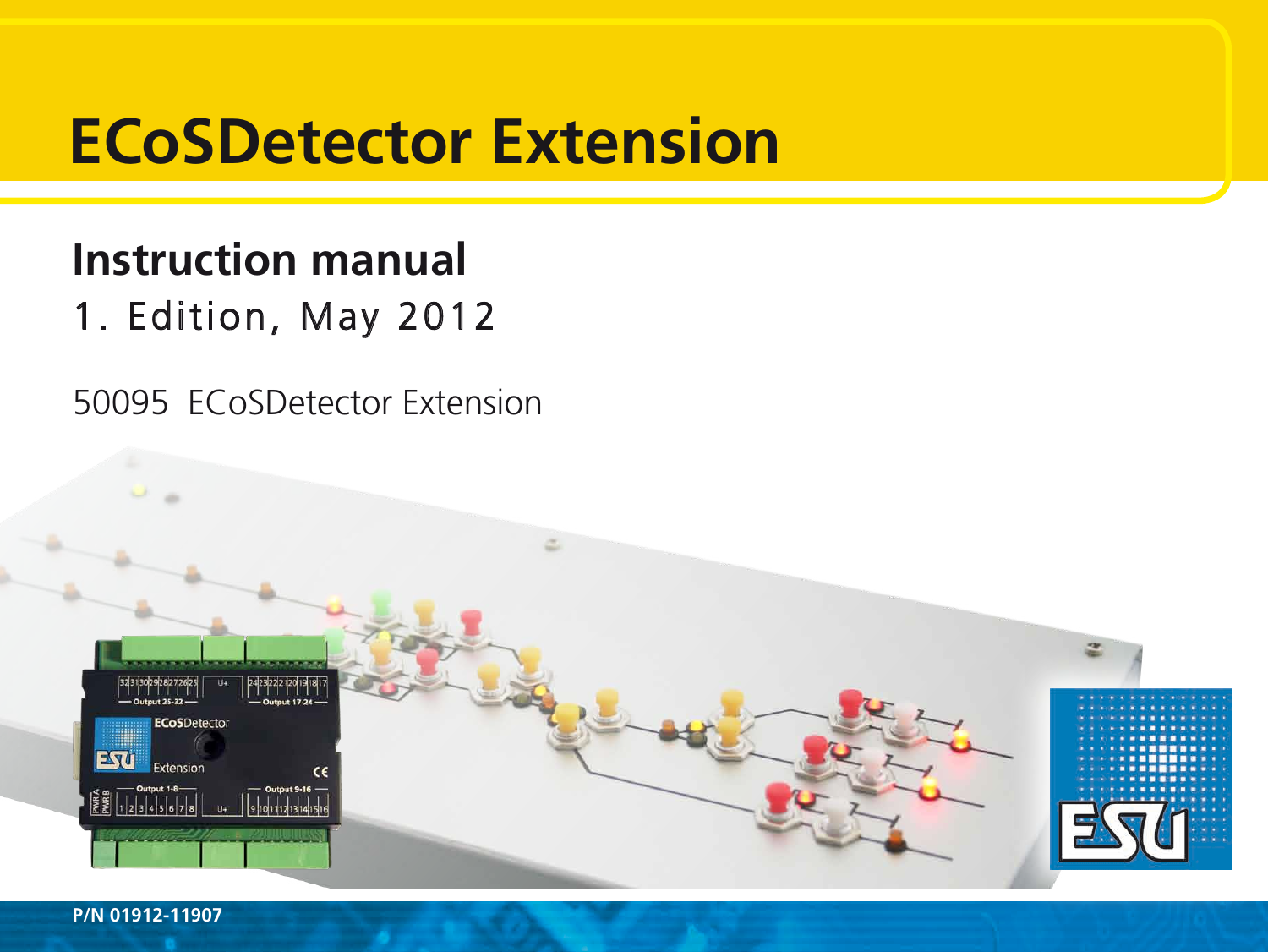# **Content**

| 1. EG - Declaration of conformity 3                     |  |
|---------------------------------------------------------|--|
|                                                         |  |
| 3. Important Notes - Please read first 3                |  |
|                                                         |  |
|                                                         |  |
| 6. Connecting to the digital command station7           |  |
|                                                         |  |
| 7.1. How to manage the ECoSDetector Extension outputs 7 |  |
|                                                         |  |
|                                                         |  |
|                                                         |  |

Copyright 1998 - 2012 by ESU electronic solutions ulm GmbH & Co KG. Mis- takes, changes resulting in technical advancement, availability and all other rights reserved. Electrical and mechanical characteristics, dimensions and sketches are subject to change without prior notice. ESU may not be held responsible for any damage or consequential loss or damage caused by inappropriate use of the product. abnormal operating conditions, unauthorised modifications to the product, etc. Not suitable for children under 14 years of age. Inappropriate use may result in injury due to sharp points and edges. Märklin® is a registered trademark of Gebr. Märklin® und Cie. GmbH, Göppinwinding the discussion of the registered trademark of Lenz Elektronik GmbH,<br>Giessen. RailComPlus® is a registered trademark of Lenz Elektronik GmbH, Gies-Giessen. RailCommus® is a registered trademark of Lenz Elektronic CmbH, Gies-

According to its policy ESU electronic solutions ulm GmbH & Co KG continues to develop its products. Therefore ESU reserves the right to implement changes and improvements to any of the products listed in the ESU documentation. Duplication and preproduction of this documentation in any shape or form requires prior written consent from ESU.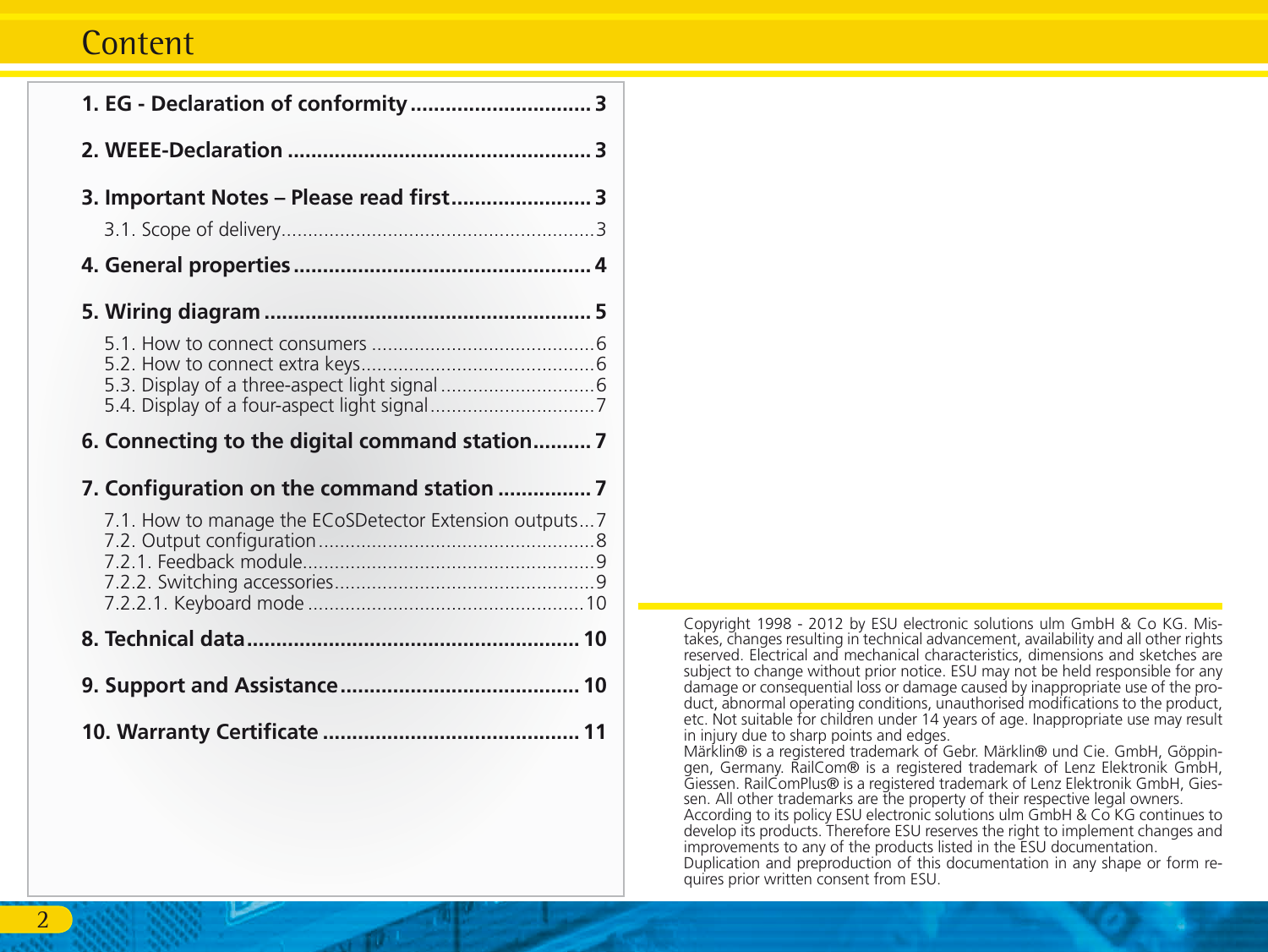# Important Notes

### 1. EG - Declaration of conformity

We, ESU electronic solutions ulm GmbH & Co. KG, Edisonallee 29, D-89231 Neu-Ulm, Germany, declare in sole responsibility that the product

#### **Product description: ECoSDetector Extension**

#### **Part number: 50095**

complies with all relevant regulations of the Directive for Electromagnetic Compatibility (2004/108/EG). The following harmonised standards have been applied:

EN 55014-1:2006 + A1:2009: Electromagnetic Compatibility requirements for household appliances, electric tools, and similar apparatus - Part 1: Emission - Product

EN 55014-2:1997 + A1:2001 + A2:2008: Electromagnetic Compatibility - Requirements for household appliances, electric tools, and similar apparatus - Part 2: Immunity - Product family standard.

## 2. WEEE-Declaration

Disposal of obsolete electrical and electronic equipment (as practised in the European Union and other European countries with dedicated collection systems).



This mark on the product, the packaging or the relevant documentation indicates that this product must not be treated like household waste. Instead this product should be disposed of at a suitable collection point for recycling of electrical and electronic appliances. Thus you contribute to avoid

negative impact on the environment and people's health that could be caused by inappropriate disposal. Recycling of materials contributes to preserve our natural resources. For more information regarding recycling of this product, please contact your local authority, your waste collection service or the dealer / shop where you purchased this product.

### 3. Important Notes – Please read first

We congratulate you on your purchase of an ESU ECoSDetector feedback module. This manual provides step by step information on the various options for use of this device. Therefore we have one request:

Please read this manual carefully prior to commissioning. Although the circuit board is quite robust incorrect wiring could lead to damage or destruction of the module. If in doubt, please refrain from any "expensive" experiments.



The ECoSDetector Extension is solely intended for use on electric model train layouts. It may only be operated with the components described in this manual. Any other use as described in this manual is not permitted.

- All electrical work such as wiring the module may only be carried out when power is turned off.
- Avoid any impact load or pressure against the module.
- • Keep away from wet conditions or humidity.
- The circuit board may not get into contact with any metal objects or electrical conductors. This is particularly true for the track signal.
- • Never operate your layout unattended.

#### **3.1. Scope of delivery**

Please check if the following parts are in the packaging of your ECoSDetector Extension:

1x ECoSDetector Extension module

- 1x Accessory bag (with 4 nos. 8-way terminal blocks, 2 nos. 4-way terminal blocks, 1 nos. 2-way terminal blocks)
- 1x Manual (which you are reading right now)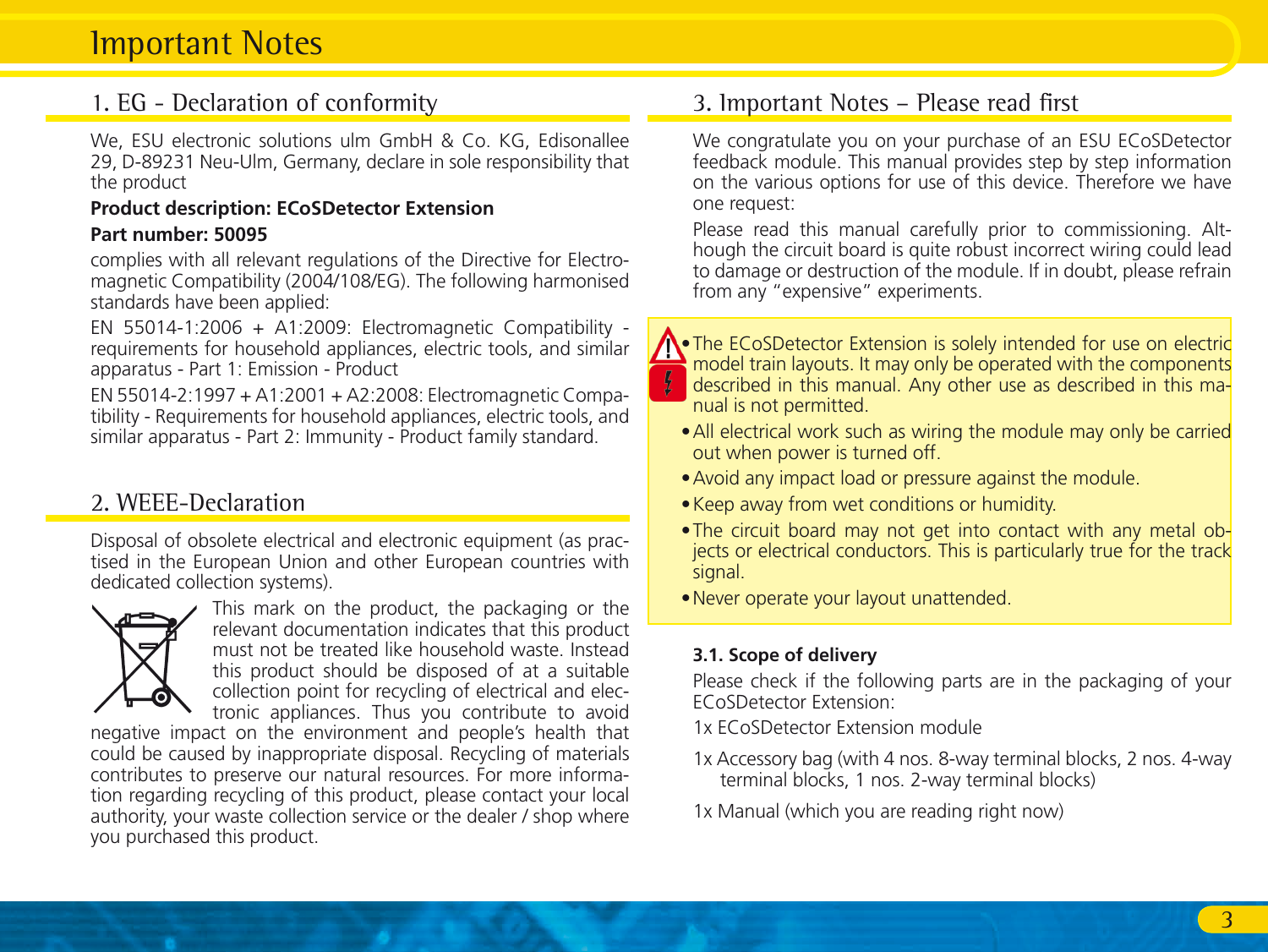# General properties

### 4. General properties

The ECoSDetector Extension module is an optional supplementary module which can be used with the ECoSDetector (50094) or ECoSDetector Standard (50096), your 50000, ECoS 50200 as well as the Central Station 60212 "Reloaded" with the ESU-Update.

The command station must have firmware version 3.5.0 or higher in order to be able to operate the ECoSDetector Extension modules! Otherwise the modules will not be recognised.

All ECoSDetector modules will be automatically recognised by the command station and integrated into the system. The connection sequence of the devices is arbitrary and can be suited to the layout´s individual requirements. The ECoSDetector is fully updateable. The ECoS command station will automatically load new firmware files onto the feedback module, given that a new version is available.

ECoSDetector Extension is meant for building an external track diagram via the ECoSDetector module, which will be connected with the ECoS. This track diagram can be either completely self-built or you might use a commercially available system (e.g. by Erbert®).

The ECoS will appropriately switch the LEDs installed for illuminating track occupancy sections or to display turnouts / signal settings. Moreover, should you wish to switch your turnouts and signals directly, external pushbuttons can be arranged.

The input channels of the ECoSDetector module will read in the position of the buttons and forward the analysis to the ECoS. The ECoS will then carry out the respective commands.

Figure 1 shows a typical track diagram.

It consists of an aluminium front panel which schematically displays the track lines. Occupancy detections are respectively shown per block via a red LED. The signal and turnout positions are displayed via a further red or green LED. There are momentary pushbuttons to switch turnouts and magnetic accessories.

All of the momentary pushbuttons are lead to the inputs of the ECoSDetector module. For this purpose, there are 16 inputs per module available.



All LEDs, respectively micro light bulbs are connected to outputs of the ECoSDetector Extension module, which has 32 transistor outputs available for this purpose. Each output can be loaded by up to 100mA. The outputs are overcurrent-protected and are connected to ground when switched.

Only LEDs (with a series resistor) or micro light bulbs must be operated on the outputs! Never connect inductive loads (such as e.g. electric motors, two-coil drives)! They will destroy the output!

The power supply for the module is done by an external power supply unit.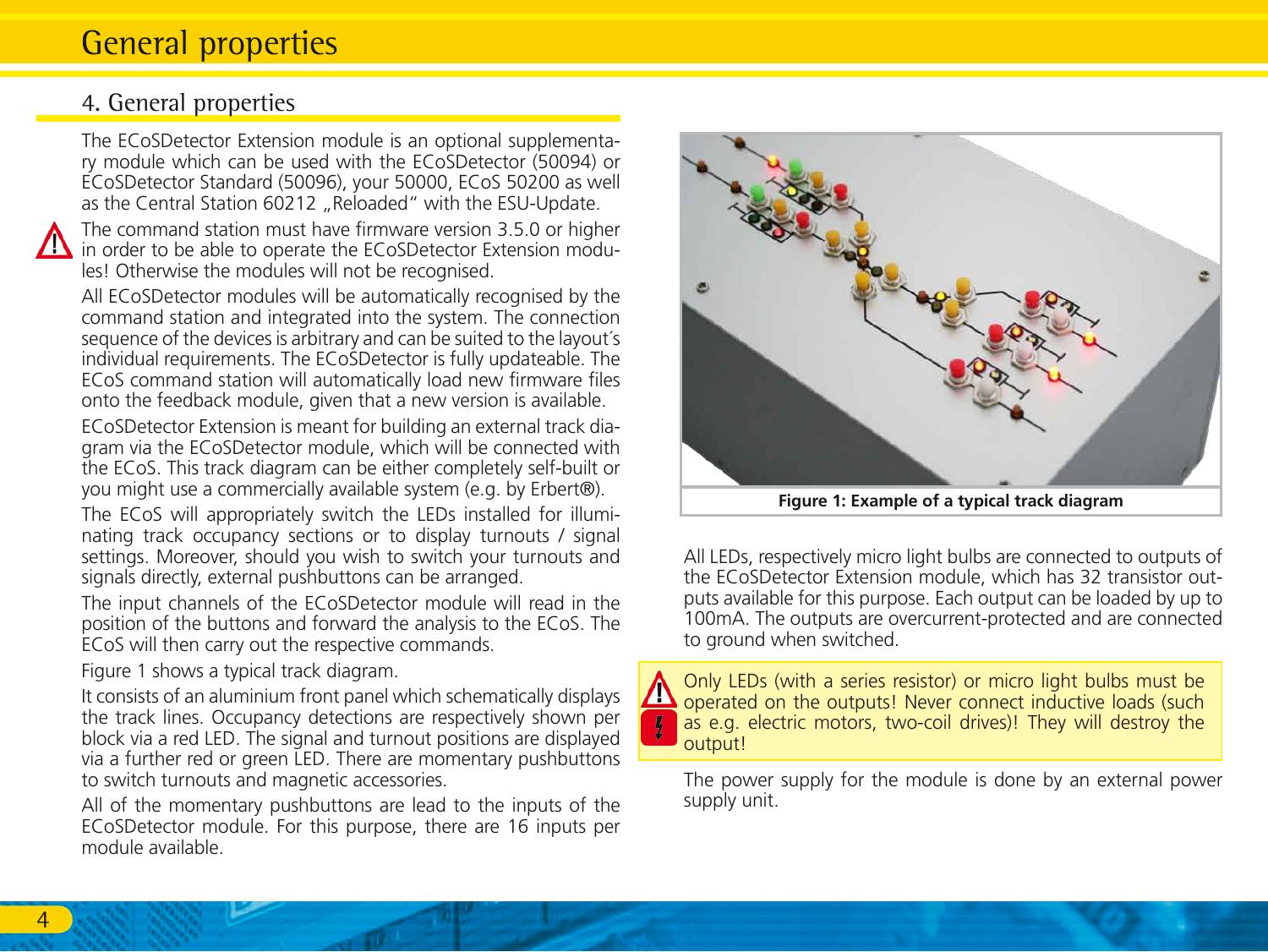# Wiring diagram

# 5. Wiring diagram

In this chapter we will explain the wiring of the ECoSDetector Extension module. The figures show the ECoSDetector Extension module connected with an ECoSDetector Standard module; the operation in connection with an ECoSDetector is, however, exactly the same.



The ECoSDetector Extension module is connected sideways to the ECoSDetector. It receives all its commands by the ECoSDetector. The extension will not work without the ECoSDetector. The terminals mean the following:

*• PWR A, PWR B:* Power supply. You may use DC transformers or the direct digital track current. The maximum input voltage must not exceed 22V DC!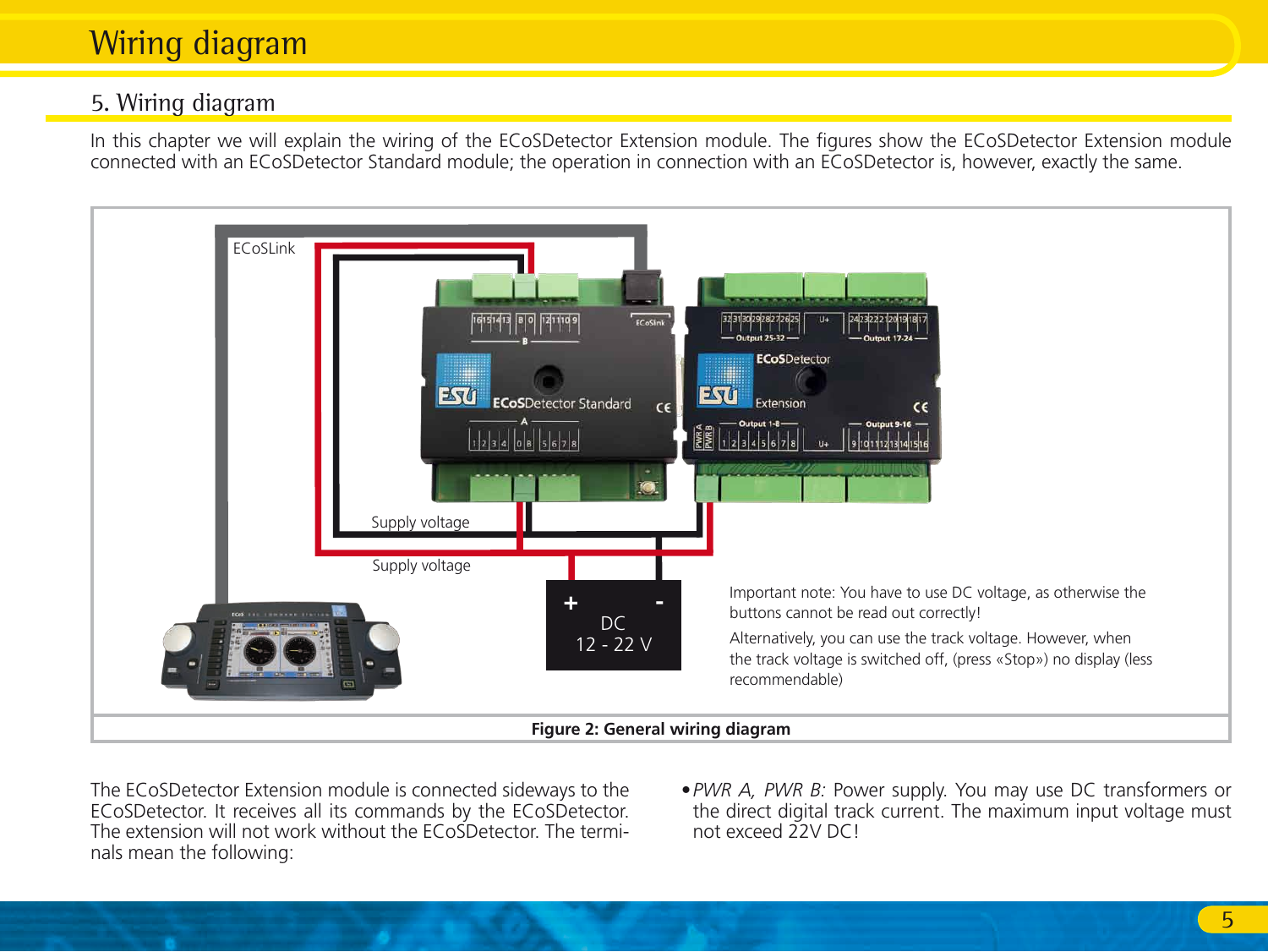# Wiring diagram

- *• Output 1-8:* Group outputs 1-8 for consumers. If a short-circuit / overload is detected at one of the consumers, all other consumers of this group will be switched off, too.
- *• Output 9-16:* Group outputs 9-16 for consumers.
- *• Output 17-24:* Group outputs 17-24 for consumers.
- *• Output 25-32:* Group outputs 25-32 for consumers

### **5.1. How to connect consumers**



16V Micro light bulbs can be directly connected to consumers. LEDs must be always operated with an appropriate series resistor (appr. 1kOhm, 0.25W)!

Do never operate LEDs without a series resistor!

### **5.2. How to connect extra keys**

Figure 4 shows how an extra key is connected to the ECoSDetector Standard. This extra key can be used to switch magnetic accessories. The keys are expediently supplied by the current source of the LEDs so that only one single power supply is needed.

If you use an ECoSDetector module (instead of the "Standard" module), please consider chapter 6.1.5. of the ECoSDetector instruction manual. The jumpers must be set correctly!



### **5.3. Display of a three-aspect light signal**

If you like to display a three-aspect light signal on your track diagram, you should wire the 3 LEDs required as shown in figure 5.

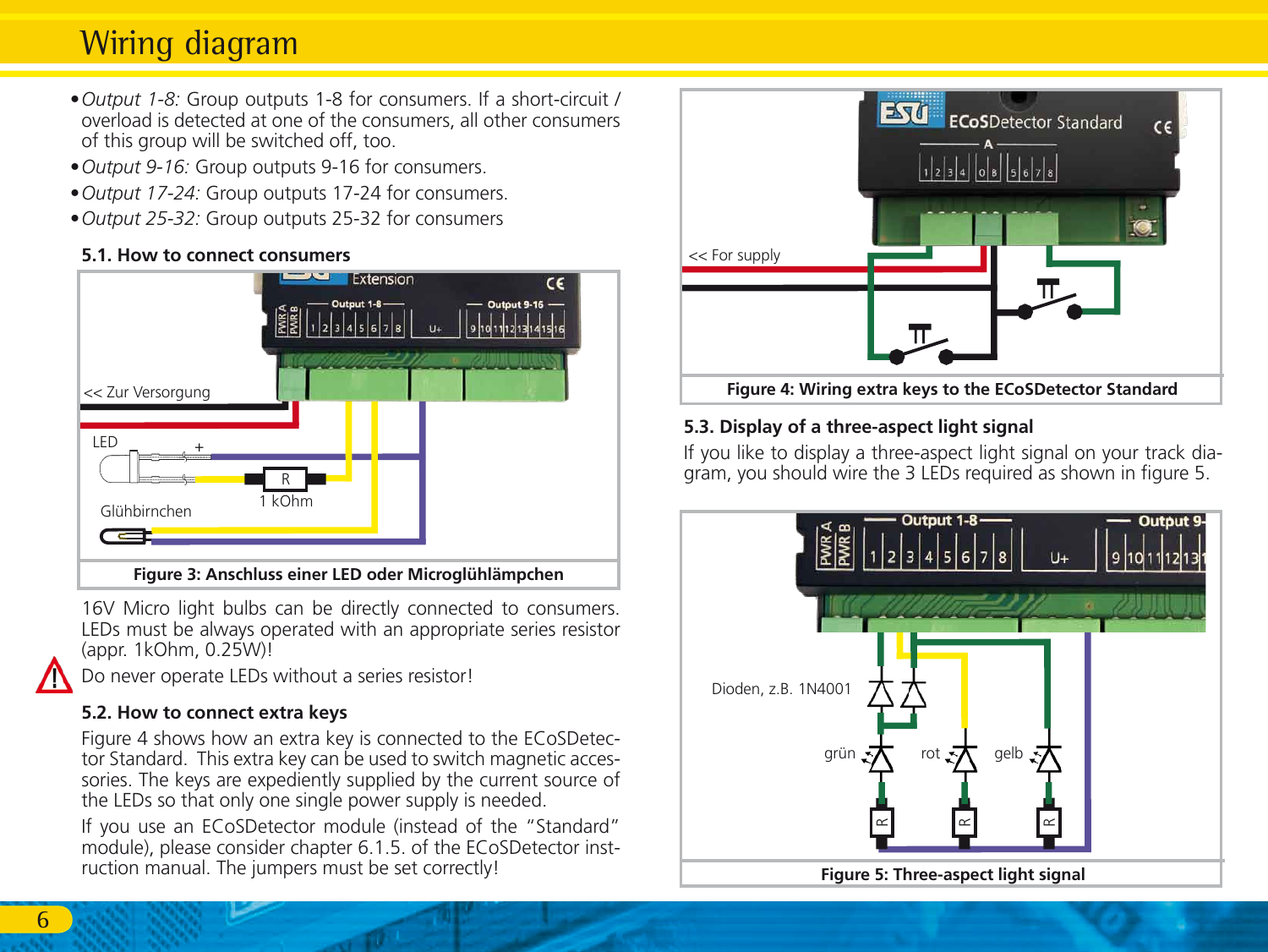#### **5.4. Display of a four-aspect light signal**

Möchten Sie auf Ihrem Gleisbildstellpult ein vierbegriffiges Lichtsignal darstellen, sollten Sie die erforderlichen 4 LED wie in Abb. 6 gezeigt verdrahten.



# 6. Connecting to the digital command station

The ECoSDetector Extension module can be connected to your digital command station via the ECoSDetector, as shown in the ECoSDetector instruction manual, chapter 7.

## 7. Configuration on the command station

After connecting the ECoSDetector and the ECoSDetector Extension to the command station the module is automatically detected and linked to the system.

Please make sure that your ECoS has firmware 3.5.0 or higher. Otherwise the ECoSDetector Extension is not recognised.

The configuration takes place on the set-up menu of the command station. Each ECoSDetector is displayed with its name in a list called "ECoSlink devices".

The Extension module will not be separately displayed.

| Setup <sub>1</sub> | Setup <sub>2</sub>              |                |
|--------------------|---------------------------------|----------------|
| EC                 | <b>ECoSlink devices</b>         |                |
| 編                  | <b>ECoS Booster Con</b>         |                |
|                    | <b>ECoSDetector</b>             |                |
| Œ                  | ECoSniffer                      |                |
| ا۴۲                | S88-Bus Control                 |                |
| 僵                  |                                 |                |
| e l                |                                 |                |
|                    |                                 |                |
| 핖                  |                                 |                |
|                    |                                 | $\pmb{\times}$ |
|                    | Figure 7: Devices in the system |                |

In figure 7 the "ECoSDetector" is displayed by its name. This is the factory default value and should be changed by you as soon as you have more than one ECoSDetector module.

#### **7.1. How to manage the ECoSDetector Extension outputs**

You are able to determine via the ECoS what each of the 32 outputs ought to display.

*Feedback module:* You can allocate a track occupancy detection. The output will show the section's state (free / occupied).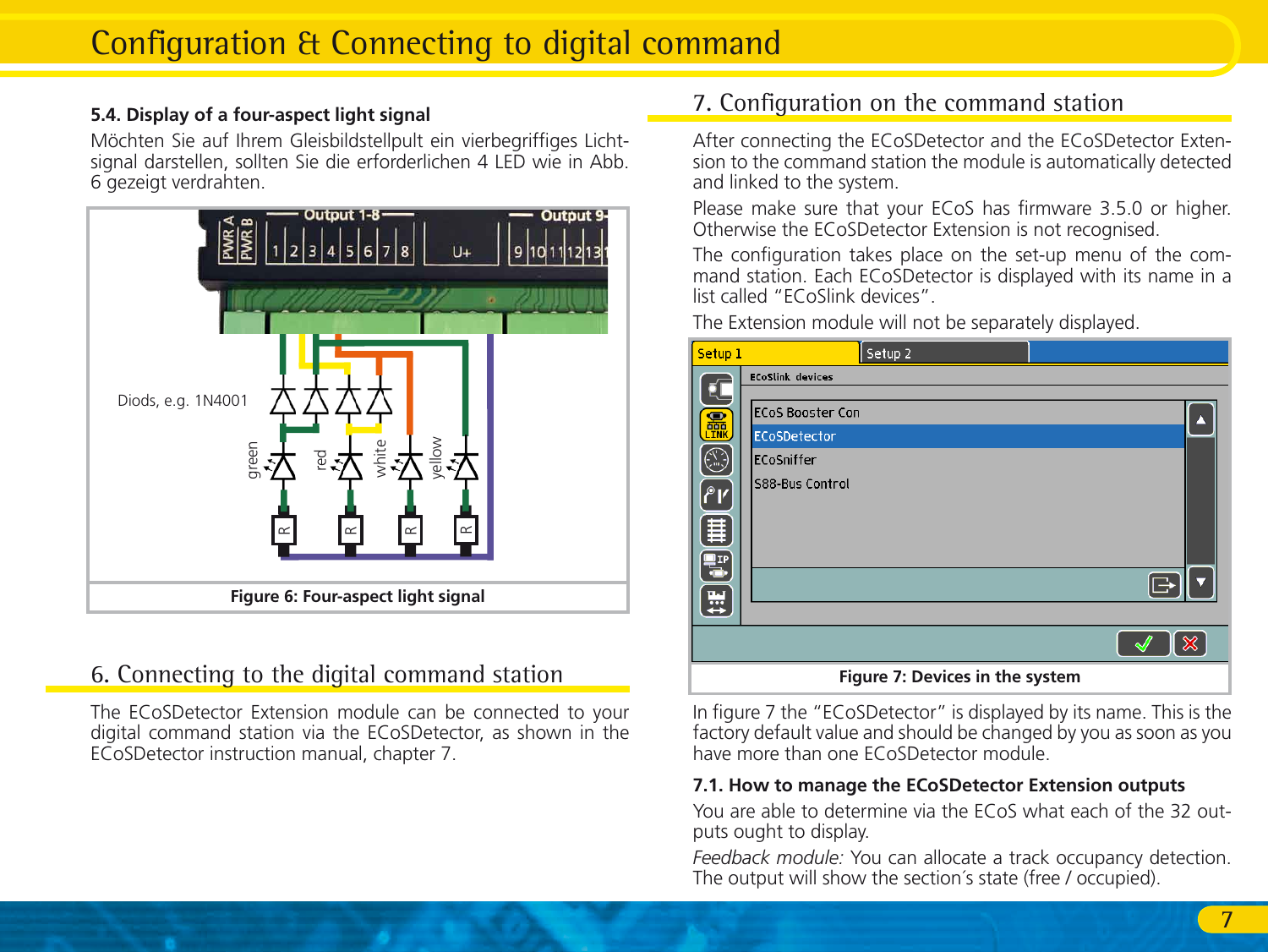# Configuration on the command station

*Switch accessory:* You are able to display the state of a magnetic accessory. For each state (e.g. red signal, green signal) you will need one of the module´s outputs each. A four-aspect signal will need up to 4 outputs.

The function is allocated as follows: As shown in figure 7, select the ECoSDetector (Standard) on which the ECoSDetector Extension is docked on from the list and press "Edit".

The configuration menu of the respective ECoSDetector module will open.

| <b>ECoSDetector configuration</b> | Order                                     | Extension |
|-----------------------------------|-------------------------------------------|-----------|
| <b>ECoSDetector name</b>          | ECoSDetector                              | 壓         |
| Order number                      | 5                                         |           |
| Flash ECoSDetector LED            | Flash                                     |           |
| State                             | 000000000 00000000                        |           |
|                                   |                                           | ×         |
|                                   | Figure 8: ECoSDetector configuration menu |           |

You will configure the outputs of the ECoSDetector Extension module by pressing tab "Extension" in the upper border.

The window "Configure outputs" will open.

There is a box provided for each of the 32 outputs showing the present utilisation.



- a) Number of the output
- b) State: Output is currently active or switched off
- c) Magnetic accessory: The output shows the state of the magnetic accessory.
- d) Feedback contact: The outputs shows the state of a feedback contact
- e) Switched off: The outputs is not used

To display output 17-32 it is possible to browse to the second page.

If you wish to change an output´s utilisation, just click on its symbol.

#### **7.2. Output configuration**

You have to determine for each output what it should display. To do so, select the main function desired from the list in the upper left.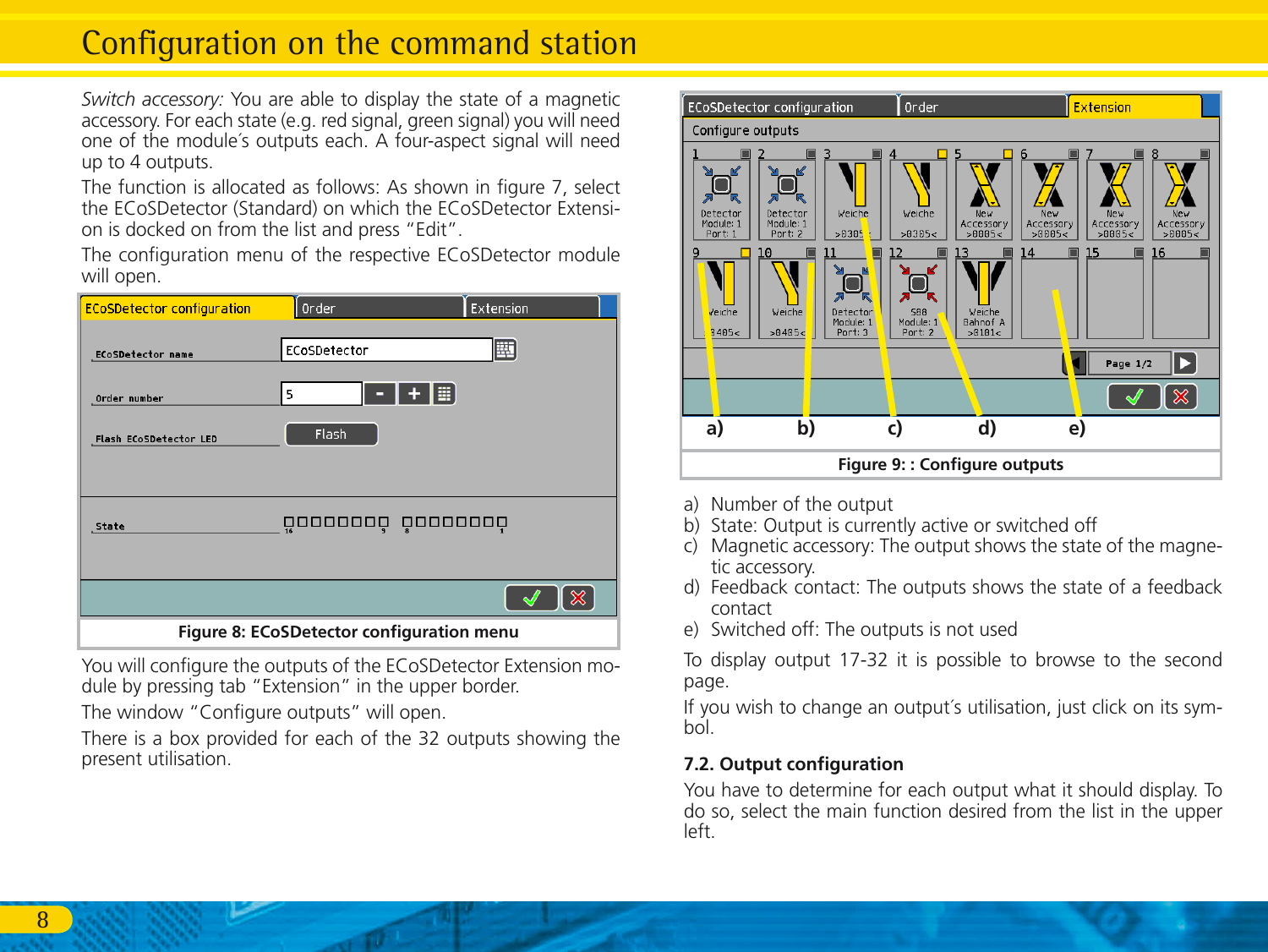# Configuration on the command station

| <b>ECoSDetector configuration</b> | <b>Extension</b><br>Order                 |
|-----------------------------------|-------------------------------------------|
| None                              | Back to overview                          |
| None<br>Δ                         |                                           |
| Feedback                          |                                           |
| Accessory                         |                                           |
| $\mathbf x$<br>۰                  |                                           |
|                                   |                                           |
|                                   |                                           |
|                                   |                                           |
|                                   |                                           |
| Test<br>Invert output             | Output $14/32$                            |
|                                   | ×                                         |
|                                   | Figure 10: Output configuration in detail |

#### **7.2.1. Feedback module**

If you wish to display the state of a feedback contact, now select the feedback module desired.

| <b>ECoSDetector configuration</b> | Order                                             | <b>Extension</b>               |
|-----------------------------------|---------------------------------------------------|--------------------------------|
| ◘<br>Feedback                     |                                                   | Back to overview               |
| EcoSDetector: 1<br>Feedback       | ◘                                                 | ◘<br>Port: 1                   |
| Test<br>Invert output             |                                                   | <b>Output 14/32</b><br>⊪⊳<br>Ю |
|                                   |                                                   | ×                              |
|                                   | Figure 11: Output configuration - feedback module |                                |

You are furthermore able to determine if the output should be inverted. This is very useful, if a track occupancy detection shall lead to a switched off LED. Select "Invert output" to do so.

The current state of the output will be steadily displayed by a small lamp. The "Test" button might be helpful to test your wiring. It switches the output On or Off as desired, regardless from its actual state.

The button "Back to main menu" will bring you back to the previous mask.

#### **7.2.2. Switching accessories**

The state of a magnetic accessory is often wanted to be displayed (e.g. turnout, signal).

• In order to do so, first select "Switching accessory" from the list in the upper left.

| a)                          | b)                                                      | c)           |                       |
|-----------------------------|---------------------------------------------------------|--------------|-----------------------|
| ECoSL etector configuration | Order                                                   |              | <b>Extension</b>      |
| Acc ssory                   | ◘                                                       |              | Back to overview      |
| [DCC] 81 11                 | Ausfahrt $1 > 0301 <$                                   | Tab(s): 31   |                       |
| [DCC] 838                   | Ausfahrt $2 > 0.302 <$                                  | Tab(s): 31   |                       |
| [DCC] 8383                  | Einfahrt $>0303<$                                       | Tab(s): 31   |                       |
| [DCC] 0305                  | Weiche $>0305<$                                         | Tab(s): 31   |                       |
| [DCC] 8481                  | Ausfahrt $1 > 0401 <$                                   | Tab(s): 46   |                       |
| [DCC] 8483                  | Ausfahrt $2 > 0403 <$                                   | Tab(s): 46   |                       |
| ABC 123                     |                                                         |              |                       |
| Test                        | Invert output                                           | Keyboardnode | Output 3/32<br>▶<br>к |
|                             |                                                         |              | ×                     |
| f)                          | e)                                                      | d)<br>g)     |                       |
|                             | Figure 12: Output configuration - switching accessories |              |                       |

If there have not been created any switching accessories yet on the ECoS, "Switching accessories" cannot be selected. If this is the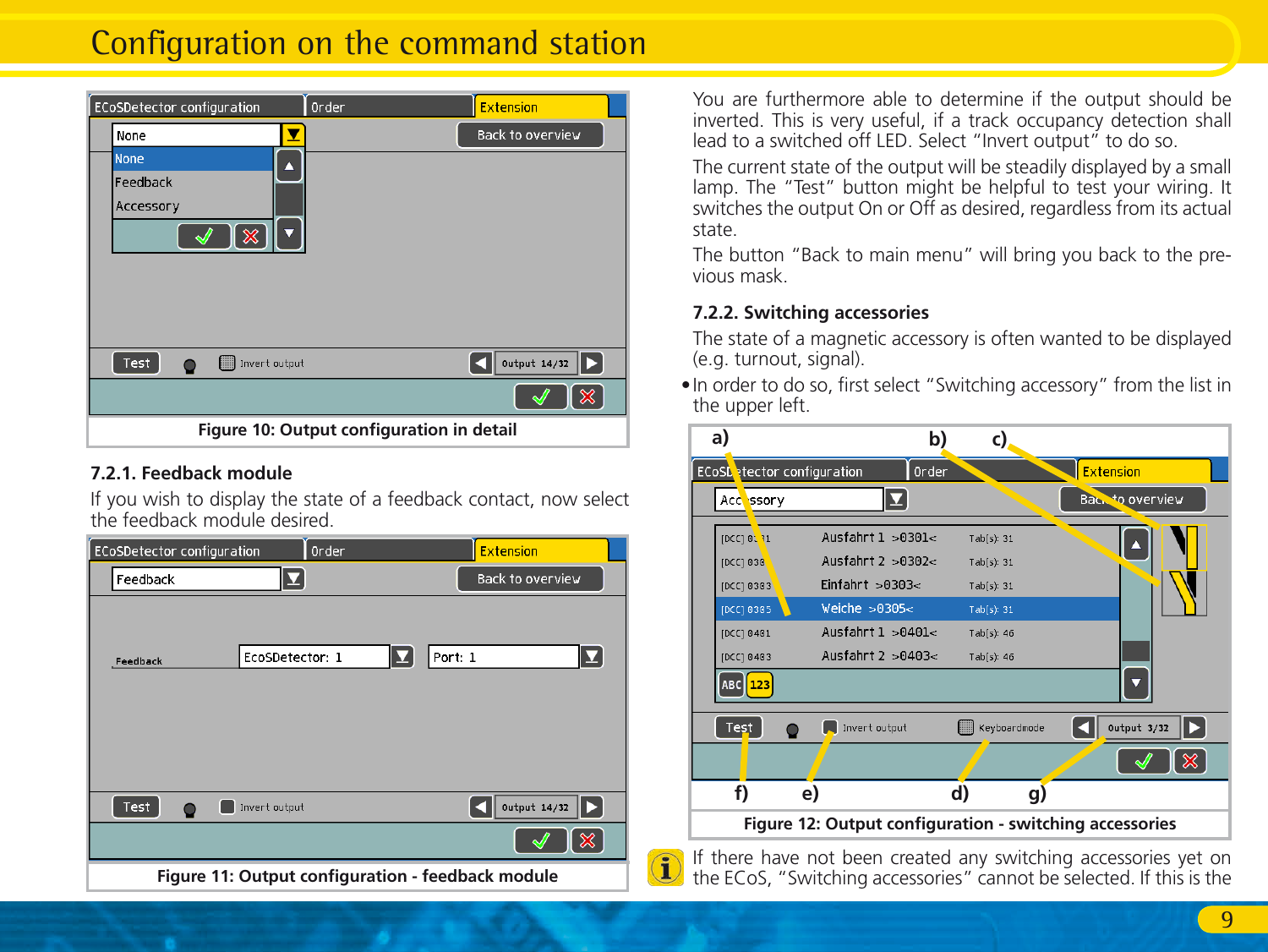# Technical data & Support

case, create the switching accessory desired, as described in the ECoS manual, chapter 12

- a) List of all known magnetic accessories
- b) Possible switching states of the magnetic accessory selected
- c) Current selected state of the magnetic accessory, which is to be shown (yellow selection frame)
- d) Activate keyboard mode
- e) Invert output
- f) Output test
- g) Number of output that is configured
- • Select the magnetic accessory desired.
- • Select the desired state the output should display.
- If necessary, invert the display (for special use cases).
- • With the button "Back to main menu" you return to your selection.
- Use the arrow keys g) to directly continue with the configuration of the next output

#### **7.2.2.1. Keyboard mode**

Usually there is 1 output switched during the switching mode for each switching state.



This is not appropriate for the four-aspect double cross turnout, as 2 outputs need to be switched for every state.

With the keyboard mode you are able to adjust the behaviour of the extension for the mentioned switching accessory: The outputs do now not longer represent the switching states, but the state of a single output of the switching accessory decoder:

- 1 Green: lower switching accessory address, green output
- 1 Red: lower switching accessory address, red output
- 2 Green: higher switching accessory address, green output
- 2 Red: higher switching accessory address, red output

### 8. Technical data

| <b>Technical data ECoSDetector Extension</b> |                                                                                                                                                                 |  |
|----------------------------------------------|-----------------------------------------------------------------------------------------------------------------------------------------------------------------|--|
| Operating<br>modes:                          | Direct bus connection to ECoSDetector or ECoSDetector<br>Standard. Operation with ECoS or Central Station «Reloa-<br>ded» possible from firmware version 3.5.0. |  |
| Outputs:                                     | 32 transistor outputs, separated into 4 groups with 8 out-<br>puts each. 100mA current per output.                                                              |  |
|                                              | "Open collector" outputs, over-current protection.                                                                                                              |  |
|                                              | Output supply by external DC current source or track sig-<br>nal (digital command station)                                                                      |  |
| Supply:                                      | Minimum input voltage 12V                                                                                                                                       |  |
|                                              | Maximum input voltage 22V DC                                                                                                                                    |  |
| Dimensions:                                  | 86mm x 86mm x 25mm                                                                                                                                              |  |
| Scope of<br>delivery:                        | ECoSDetector Extension module, terminals, detailed in-<br>struction manual                                                                                      |  |

### 9. Support and Assistance

Your model train dealer or hobby shop is your competent partner for all questions regarding your LokPilot decoder. In fact he is your competent partner for all questions around model trains. But there are also many ways to get in touch with us. For enquiries please use preferably either email, fax (please always provide your fax-no. or email address) or go to **www.esu.eu/en/forum**.

#### **USA & Canada (English support), please contact:**

Phone: +1 (570) 649-5048 Tuesday & Thursday 9:00am - 3:00pm (CT)  $Fax: +1 (866) 591 - 6440$ Email: support@loksound.com<br>Mail: ESULLC 477 Knopp Dr FSU LLC, 477 Knopp Drive, US-PA-17756 Muncy **Germany and all other countries, please contact:**  Fax: +49 (0) 731 - 1 84 78 - 299 Email: www.esu.eu/en/forum Mail: ESU GmbH & Co. KG, Edisonallee 29, D-89231 Neu-Ulm, GERMANY

**www.esu.eu**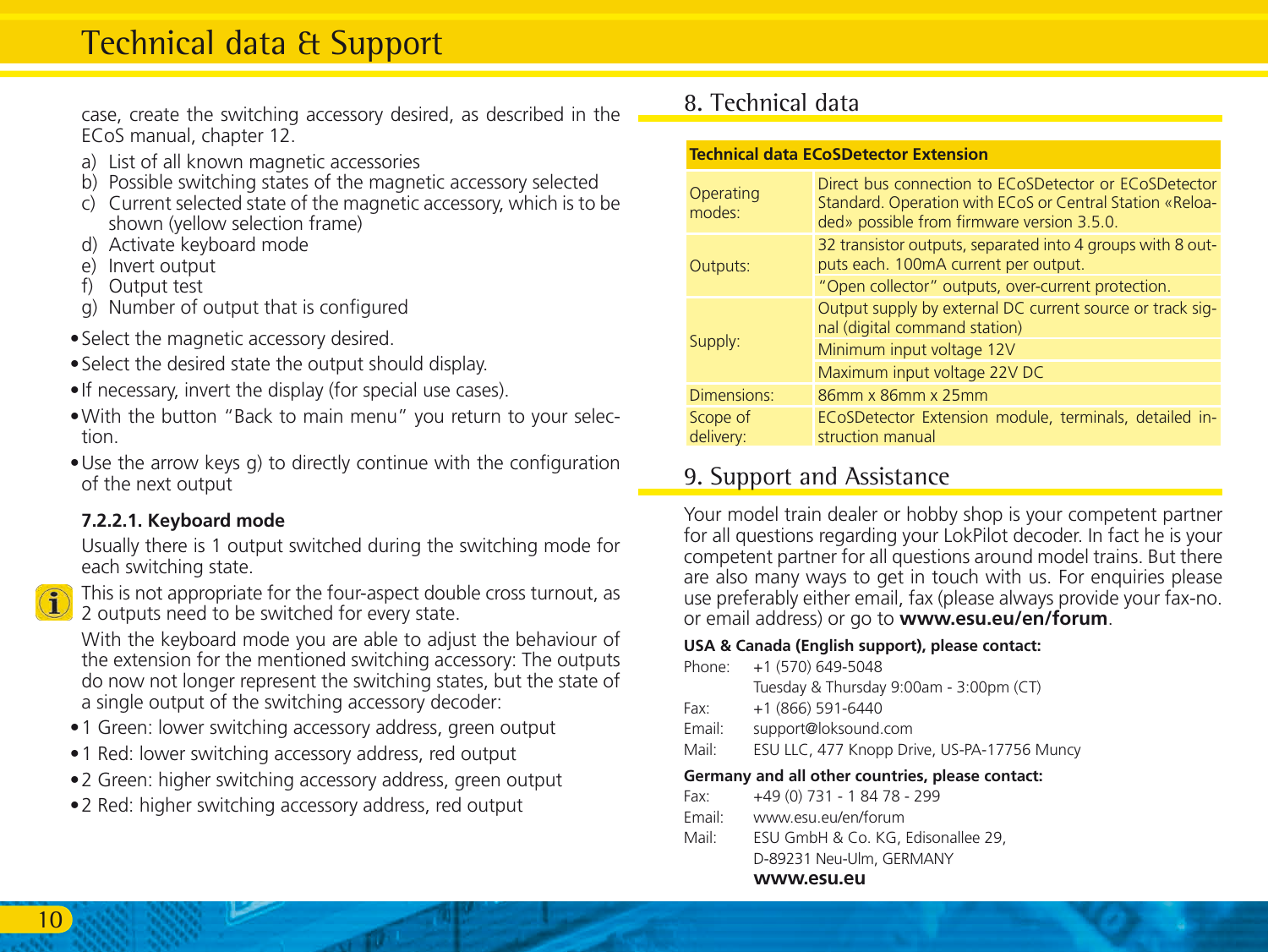## 10. Warranty Certificate

#### **24 Months warranty form date of purchase**

#### Dear customer,

Congratulations on purchasing this ESU product. This quality product was manufactured applying the most advanced production methods and processes and was subject to stringent quality checks and tests. Therefore FSU electronic solutions ulm GmbH & Co. KG grants you a warranty for the purchase of ESU products that far exceeds the national warranty as governed by legislation in your country and beyond the warranty from your authorised ESU dealer. ESU grants

#### **an extended manufacturer's warranty of 24 months from date of purchase.**

Warranty conditions:

- • This warranty is valid for all ESU products that have been purchased from an authorised ESU dealer.
- • Any service, repair or replacement under this warranty requires proof of purchase. The filled in warranty certificate together with the receipt from your ESU dealer serves as proof of purchase. We recommend keeping the warranty certificate together with the receipt.
- • In case of a claim please fill in the enclosed failure report card as detailed and precise as possible and return it with your faulty product.

#### Extent of warranty / exclusions:

This warranty covers the repair or replacement free of charge at the discretion of ESU electronic solutions ulm GmbH & Co. KG of any faulty parts that are caused by design faults or faults in production, material or transport. Any further claims are explicitly excluded.

The warranty expires:

- 1. In case of wear and tear due to normal use.
- 2. In case of conversions of ESU products with parts not approved by the manufacturer.
- 3. In case of modification of parts.
- 4. In case of inappropriate use (different to the intended use as specified by the manufacturer).
- 5. If the instructions as laid down in the user manual by ESU electronic solutions ulm GmbH & Co. KG were not adhered to.

There is no extension of the warranty period due to any repairs carried out by ESU or re-placements.

You may submit your warranty claim either with your dealer or by shipping the product in question with the warranty certificate, the receipt of purchase and the fault description directly to ESU electronic solutions ulm GmbH & Co. KG at:

ESU GmbH & Co. KG - Service department - Edisonallee 29 D-89231 Neu-Ulm **GERMANY**